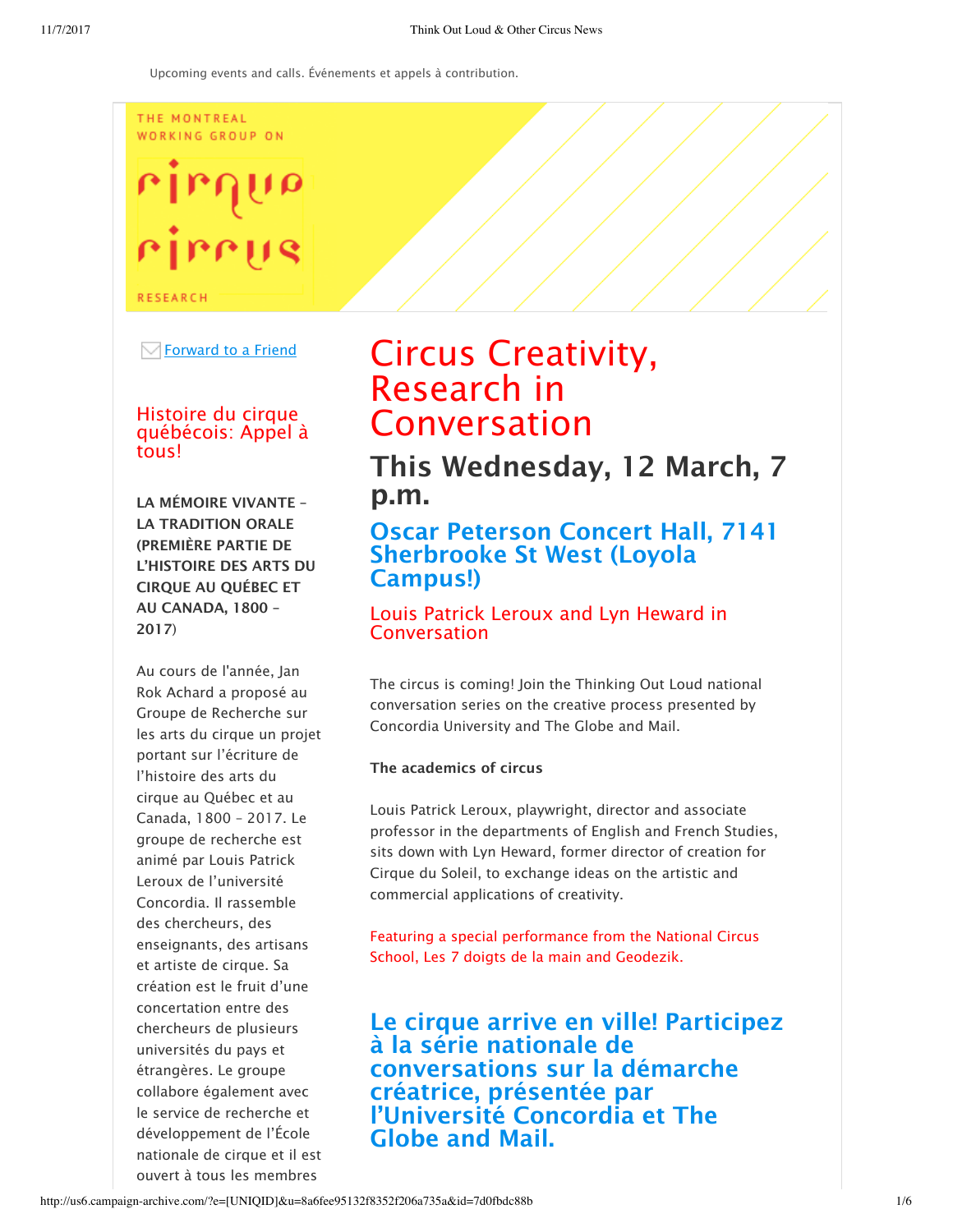d'En Piste.

Le projet est très bien accueilli. Tous les membres du groupe sont conscients que ce projet est d'une très grande ampleur. Sa réalisation s'étalera sur plusieurs années et il commandera des ressources humaines et financières très importantes.

#### '' LA MÉMOIRE VIVANTE – LA TRADITION ORALE ''

constituera la première partie de cette histoire. Elle sera réalisée au cours de l'année 2014 et une partie de 2015. Son contenu sera celui de rencontres et de témoignages de ceux et celles qui ont écrit cette histoire, qui l'ont construite. De cette façon, la parole sera donnée au plus grand nombre possible de ces artistes et artisans. Ces rencontres et ces témoignages seront l'objet d'une captation audio et vidéo. Ces captations seront éventuellement diffusées sur un site web dédié et nous verrons à les rendre disponibles en DVD ou autre support numérique afin de les rendre accessible. Il y aura également des transcriptions écrites de ces rencontres.

Notre plus grand souci est de refléter le plus fidèlement possible la diversité des opinions et des points de vue de ceux et celles qui furent au cœur du développement et de l'évolution contemporaine des arts du

Louis Patrick Leroux, dramaturge, metteur en scène et professeur agrégé aux départements d'anglais et d'études françaises, s'entretiendra avec Lynn Heward, ancienne directrice de la création au Cirque du Soleil, au sujet de la rencontre de l'art, du commerce et de la créativité en cirque contemporain.

Avec la participation de l'École nationale de cirque, Les 7 doigts de la main et Géodézik.

Mecredi 12 mars 2014

Conversation\* : 19 h – 20 h Salle de concert Oscar-Peterson, 7141, rue Sherbrooke Ouest, Montréal RSVP d'ici au 5 mars 2014 : en ligne | alumnievents@concordia.ca | 514 848-2424, poste 4397.

\* La conversation aura lieu en anglais.

#### **Circus** Research in the ROC: A Roundtable and Demonstration of Practice

Canadian Association for Theatre Research at Congress for the Humanities and Social Sciences, Brock University, St-Catharine's Ontario, Tuesday May 27th, details to come.

Session organizers: Karen Fricker (Brock University) and Louis Patrick Leroux (Concordia University)

Formally and aesthetically

# Oral History and Digital Storytelling

The Working Group has joined Concordia's Centre for Oral History and Digitial Storytelling through Louis Patrick Leroux's recent affiliation with the Centre. This is an extraordinary opportunity to push forward with the oral histories project Jan Rok Achard has been promoting on Québec circus memories, through objects, tales, storytelling. The Centre's expertise in interview processes and ethics, their experience with field research and training and appropriate audiovisual equipment will make this ambitious project possible. For more information on the Centre:

http://storytelling.concordia.ca/aboutus

## Social Circus and Circus as Community-Building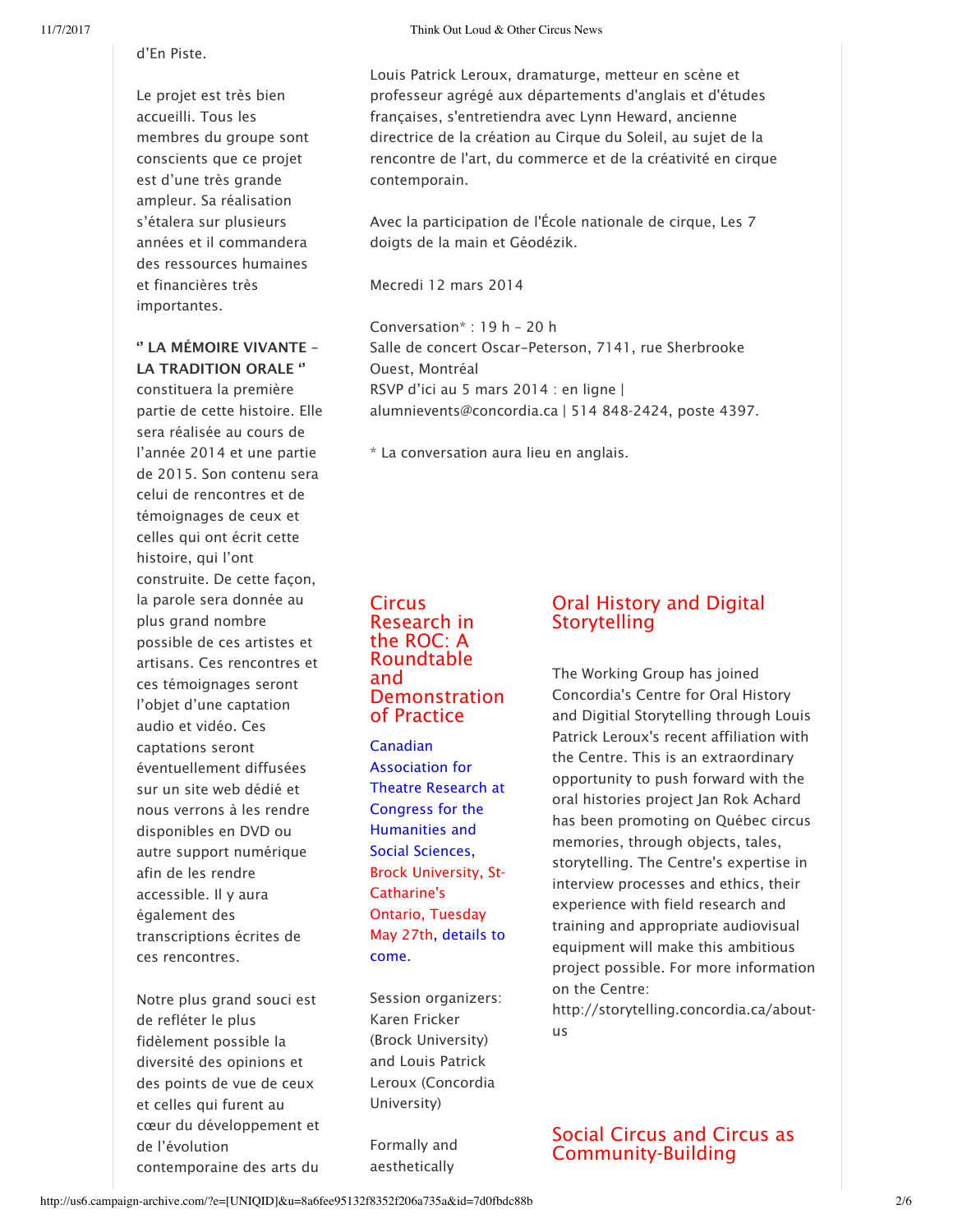cirque au pays. Nous voulons profiter de la présence de ces femmes et de ces hommes pour les inviter à devenir des transmetteurs de cette histoire, de là la référence et le sens que nous donnons à : " MÉMOIRE VIVANTE ET TRADITION ORALE ''.

Nous vous demandons quelques minutes de votre temps pour identifier au moins dix personnes qui, selon vous, ont été les acteurs, les agents, les artisans essentiels de cette histoire. Si vous pouvez nous en fournir plus, n'hésitez pas à le faire. Nous pouvons vous fournir un formulaire préparé à cet effet.

Nous ferons la compilation de toutes vos réponses et le résultat de celle-ci nous permettra de choisir les personnes qui seront invitées à participer. Des membres d'En Piste et du Groupe de recherche composeront le comité de sélection.

Vous disposez de trois semaines pour nous répondre c'est ça dire jusqu'à la fin du mois de mars 2014.

Nous comptons beaucoup sur votre collaboration pour mener à terme cette première recherche. Si vous avez des questions ou si des informations supplémentaires vous sont nécessaires, n'hésitez pas à communiquer avec moi.

En attendant de vous lire, nous vous remercions de

innovative circus practices are burgeoning worldwide in our times, with Québec one of the global hubs of contemporary circus creation, production, and touring. New scholarship on circus, in turn, is emergent. The Montréal Working Group on Circus Research, with which both panel organizers are associated (Leroux as founding director, Fricker as co-founder), hosted an international conference in 2012 and runs 4-6 seminars and roundtables every academic year; McGill/Queens University Press is considering *Cirque Global: Québec's Expanding Circus Boundaries*, a reader co-edited by Leroux and Charles Batson, which will include many chapters and transcripts that had their origins in Montréal Working Group activities.

This session will take stock of scholarly, performancecritical, and creative activity around circus across Canada, and to bring Québec

The compelling and stimulating talks by Jen Spiegel and Duncan Wall at McGill University two weeks ago generated essential discussion on what it means to be part of the circus world or how circus can bring about change. Texts will undoubtedly emerge from this meeting! As is now standard procedure, the talks and discussion will be available for consultation upon request or on site at National Circus School Library.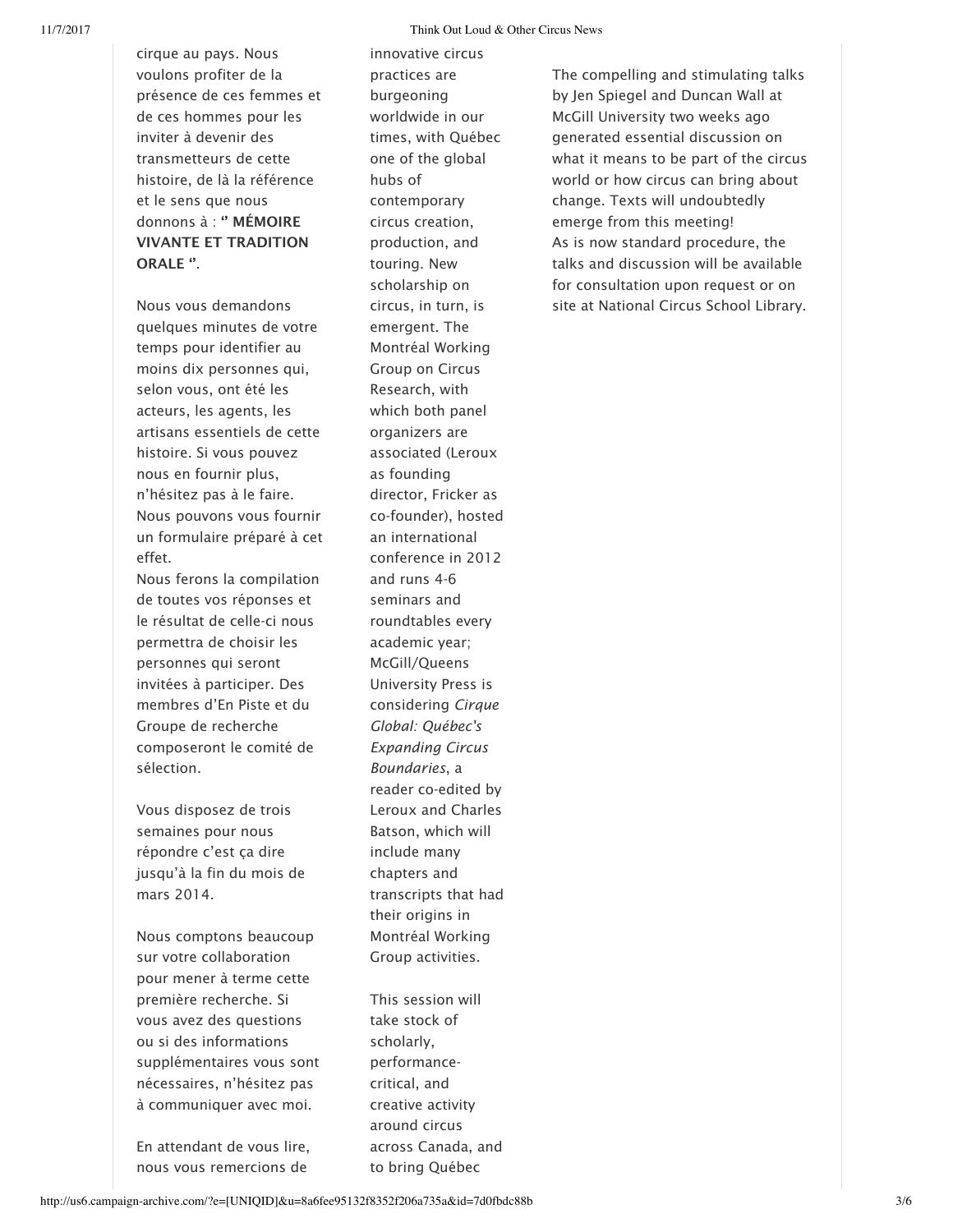l'attention que vous porterez à notre demande.

Jan Rok Achard jan-rokachard@sympatico.ca 514-270-7560

circus researchers into dialogue with their Canadian counterparts.

The session is split into three parts. In the first part of the roundtable, several participants (Fancy, Kirby, Nyarady) will discuss questions of labour, bodies, and activism as they pertain to contemporary circus practices. The second half of the roundtable will involve all eight participants and will take stock of current circus research in the rest of Canada. Following on, there will be a 45-minute performance session, in which participants will have the opportunity to share their practice live or via video. The panel will focus on articulating and exploring the particularities of circus research, and its relationship to theatre and performance studies; it will ask how we as performance scholars can best use our skills and experience in approaching, analysing, and writing about contemporary